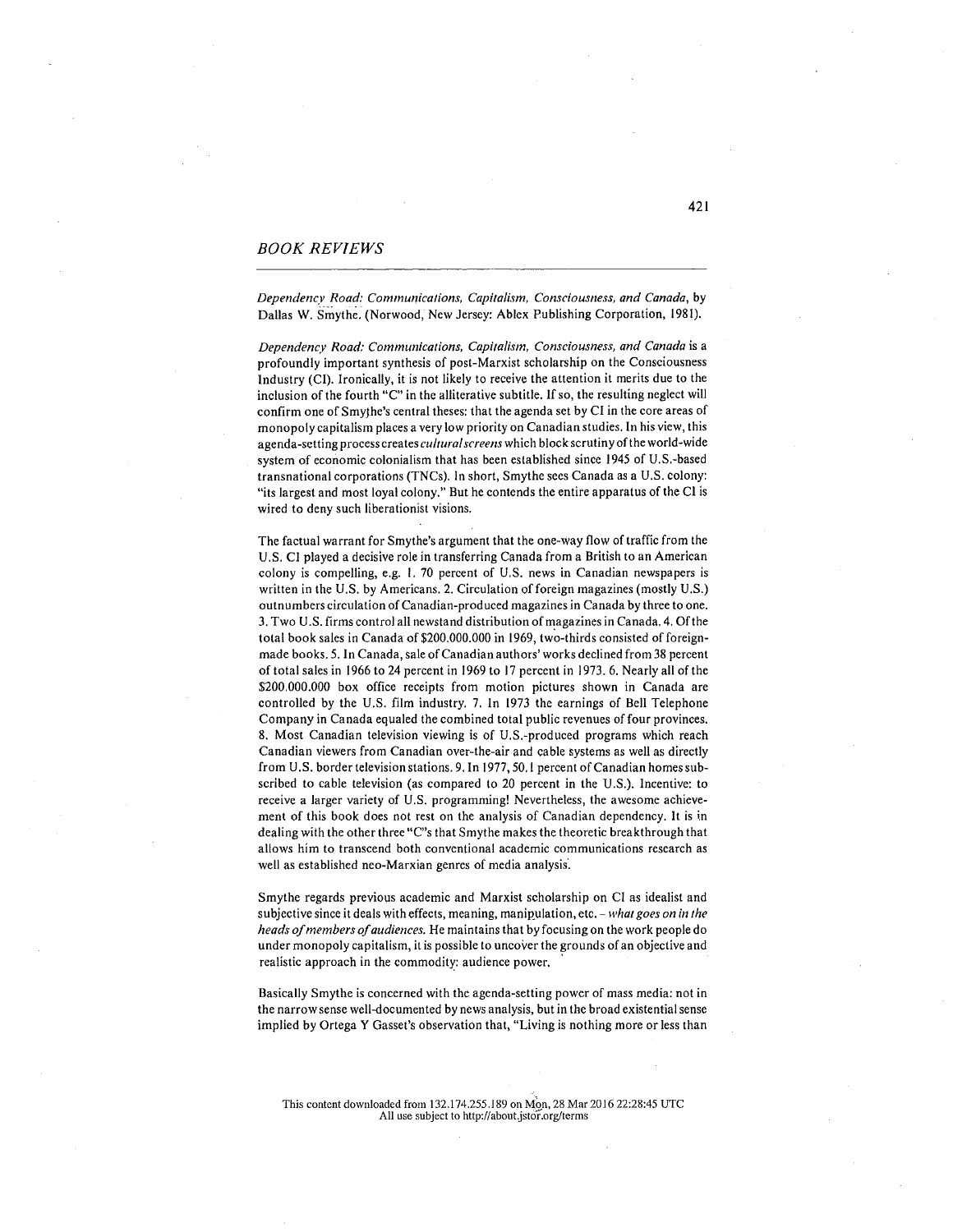doing one thing instead of the other." Smythe is interested in how mass media institutions implicitly or explicitly coax or cajole us into doing one thing instead of another. He regards the agenda-setting function of mass media as the elementary principle of power-knowledge in our time. He therefore contends that, in a fundamental sense, what is omitted from the agenda set each day by the mass media is *censored* from mass consciousness. However, in Smythe's view, it is not the free lunch (the non-advertising content of programming, films, records, books, magazines and newspapers) produced by the CI that is the decisive agent in the agenda-setting process. It is not even the manipulative message encoded within the free lunch of entertainment that makes it indispensible to monopoly capitalism. For Smythe maintains that under monopoly capitalism, mass media and its artifacts should no longer be regarded merely as ideological apparatus. Rather, he contends they have entered the productive sector: become part of the economic substructure. Like oil, coal, steel, and transportation, they must now be regarded as part of the productive base of monopoly capitalism. Thus, in the core areas, Smythe contends that "... the mass media *produce* audiences and sell them to advertisers of consumer goods and services, political candidates, and groups interested in controversial public issues. These audiences *work* to market these things to themselves." Outside of the core, he contends, imperial control is exercised quietly through cultural domination via Cl (with back-up support from the military power of the core).

In his view, this substructural realignment radically alters the terms of power and creates a new age in which information activities assume central importance. At the end of the nineteenth century only about 12.5 percent of the U.S, gross national product consisted of information activities, Today the figure is rapidly approaching 50 percent. Cl has become an integral part of the power structure of monopoly capitalism. According to Smythe, its essential function is to create and manage demand for consumer products by producing audiences for sale to advertisers.

The term, *consciousness industry,* was, of course, introduced into neo-Marxist dialogues by Hans Magnus Enzensberger *(The Consciousness Industry,* 1974) and is derivative of Adorno's concept of *culture industry.* Following Enzensberger, Smythe conceives Cl broadly. Enzensberger included radio, cinema, television, recording, advertising, public relations, publishing, fashion and industrial design, religions and cults, opinion polls, simulation, tourism, and education in CI. Smythe includes the primary information sector plus consumer goods industries in Cl. For, he contends, "Every commodity is in a sense a teaching machine." That is, every commodity suggests priorities for allotment of consumer time and energy. But, unlike Enzensberger, Smythe does not regard the free lunch as the principal product of Cl. He focuses on Cl as a productive force: producing audiences (comprising virtually the entire populations of core nations) to sell to advertisers (TNCs) to facilitate management of demand for their commodity outputs.

Where Enzensberger, Marcuse, Adorno, Horkheimer, Habermas and others have been primarily concerned with the manipulative aspects of Cl, with the ways in which the messages of CI pollute, damage, and distort human subjectivity thereby domesticating resistance, Smythe's view is more systemic and ultimately more hopeful. The assumption behind the stance of Enzensberger et al. is that if the manipulative character of the message of CI could be negated, undistorted communication would

This content downloaded from 132.174.255.189 on Mon, 28 Mar 2016 22:28:45 UTC All use subject to http://about.jstor.org/terms

422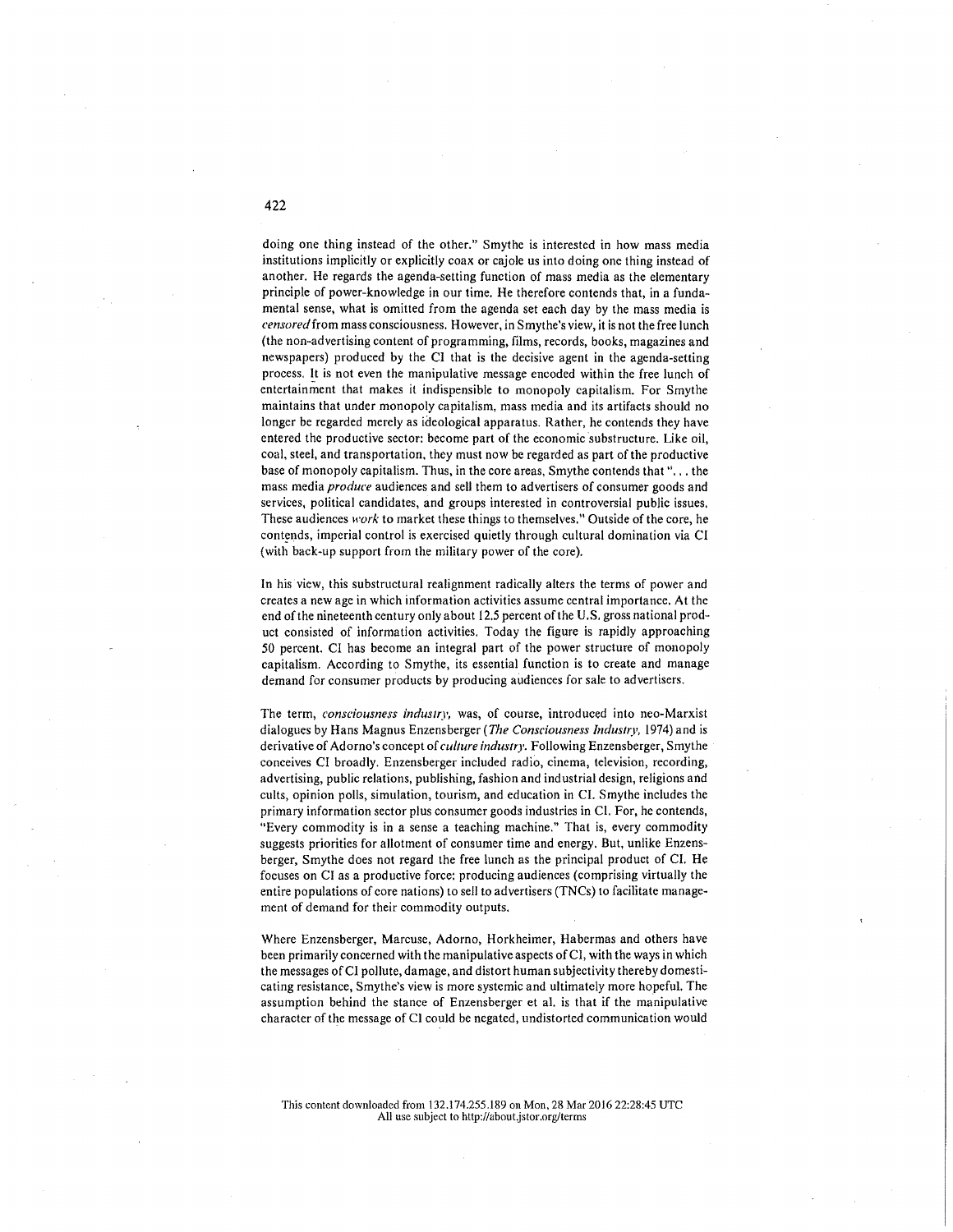be possible. However Horkheimer and Adorno could not foresee any conditions under which such a negation could be achieved. Hence, the praxilogical sterility of their critical theory. And, even Habermas's brillant attempt to overcome his mentors' defeatism has reached an impasse as the means in his plan for a rational society, the ideal speech situation, has displaced the end, emancipatory social change. Similarly Enzensberger offers no exit from corporate domination although his pessimism is sweetly coated in a placebo of poetic irony.

Only Marcuse held out some hope. He believed that the increased leisure time brought about by technological advances could have a therapeutic effect: that it could lead to creative mergers of the spheres of work and play which could reduce alienation and restore our powers of resistance. Smythe shares Marcuse's faith in human nature. He affirms evidence that individuals and groups express their resistances to the commodification of life in daily actions which "embody essential human qualities of love, creativity, and the struggle to assert dignity." However Smythe does not see this resistance as an expression of the proletarian antagonism of classic Marxism. Rather, he contends that the emergence of Cl has altered the terms of the dialectics of history. And, he speculates that it may be producing a new regiment of gravediggers: "It appears  $\dots$  that in seeming to perfect its system for managing demand through producing and consuming audiences in order to market its products, monopoly capital has produced its principal antagonist in the core area: people commodified in audience markets who are consciously seeking noncommodified group relations." That is, Smythe contends that there is a "dialectical tension" between the work people do for advertisers and the efforts they feel are required to implement the values necessary to build a satisfying home, community, and nation.

Smythe also shares Marcuse's conviction that work in itself is not intrinsically oppressive. Indeed, he conceives of the emerging struggle as an opposition between the demands of Cl and the resistances of people with what Veblen described as *the instinct for workmanship.* Thus Smythe avoids the paralyzing pessimism of Enzensberger et al. But he does not believe that the path to human liberation lies only (or primarily) in negating the negation: in demystifying the manipulative messages of Cl. Nor does he believe that freedom from the most demeaning forms of labor will have the curative effect Marcuse anticipated!

Contra Marcuse, Smythe contends mass media rob us *offree* time. Mass media keep us at work (doing the unpaid but productive work of audiences) for an extra six-plus hours per day (average time television set is on in U.S. homes). This work includes: (I) marketing consumer goods and services to ourselves, "The Civilian Sales Effort"; (2) learning to vote for one candidate or issue, or another in the political arena; and (3) learning and reaffirming belief in the rightness of the present politicoeconomic system. It is this invasion of so-called leisure time by commodity-producing work under monopoly capitalism which creates the contradiction between "oppressive liberating activity in time which people are not paid." So that the bitter reality for most people in the core is that the commodity rat race makes "a mockery of free time and leisure."

Smythe contends that the "vulgar, atomized, and capitalized exploitation of leisure as a cover for an ever-expanding range of commodity markets" produces an impover-

This content downloaded from 132.174.255.189 on Mon, 28 Mar 2016 22:28:45 UTC All use subject to http://about.jstor.org/terms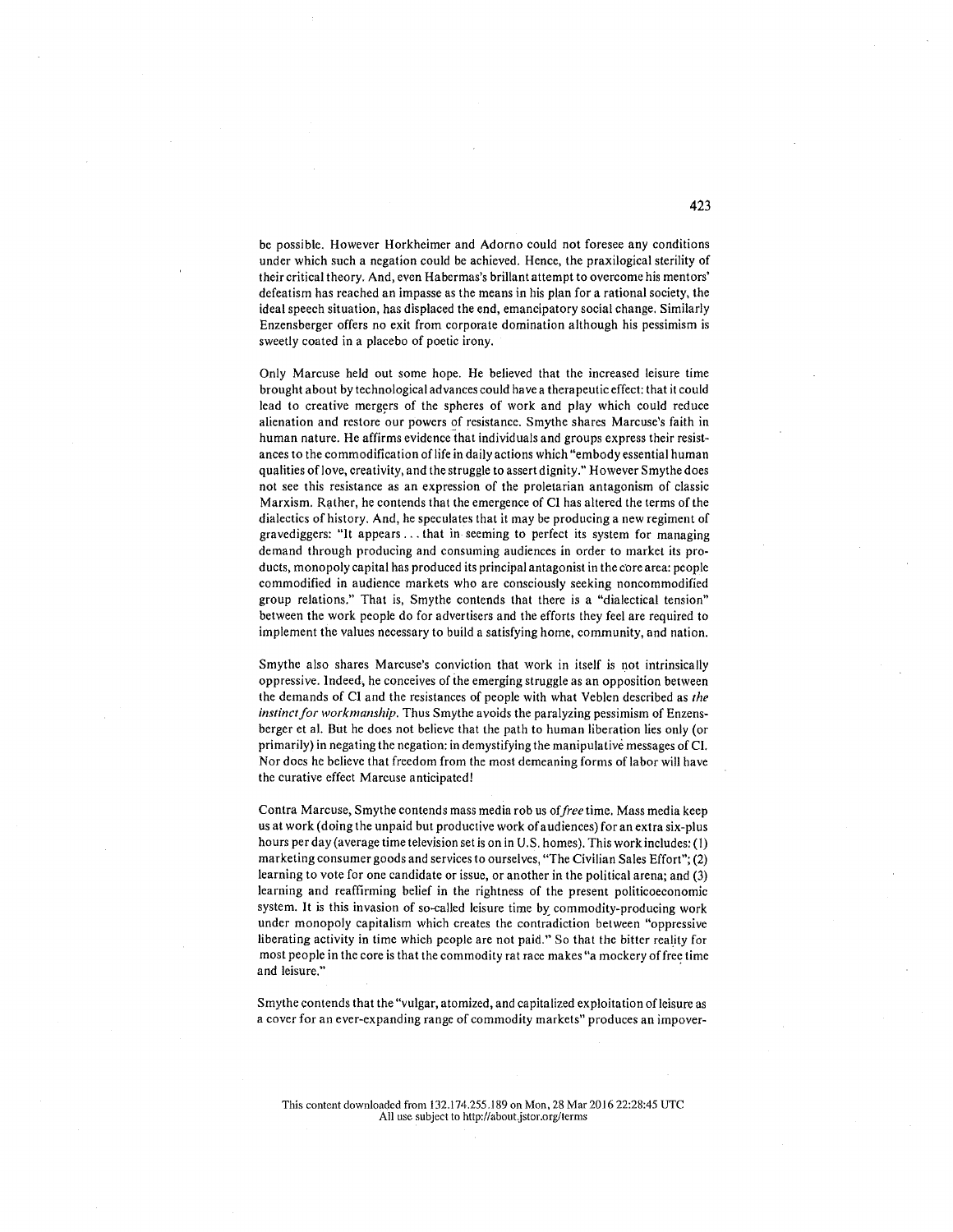ished form of human consciousness which focuses its energies on the consumption of commodities - what Erich Fromm called *homo consumens.* When *homo consumens* dominates the structure of the psyche, individuals succumb to self-fetishization which defines selfhood exclusively in terms of commodities possessed or consumed. So that people are what they own or what they aspire to own. No more! The result of this self-fetishization is a life crowded with commodities but emptied of purpose. Where *homo consumens* triumphs, the private sector is engorged and the public sector is ravished. In Marx's time and in Marx's analysis the principal feature of capitalist production was the alienation of the workers from the means of producing commodities. In our time and in Smythe's revision, the principal feature of capitalist production is "the alienation of workers from means of producing and reproducing themselves."

*What is to be done?Smythe's* answer to the perennial question is double-edged. He contends that, given the present hold of Cl, mere transfer of the juridical title of ownership of the means of producing goods to the workers, while necessary, is not in itself sufficient to build socialism. He maintains, "The sufficient basis of socialism will be found in finding systematically different answers to the question, what, for whom, and how consumer goods are to be produced." Moreover, he points out that while there is much cynicism about and dissatisfaction with the quality of life in the core, "There is no revolutionary class consciousness in the United States and Canada." Nevertheless, Smythe does not discount the importance of collective consciousnessraising activities, e.g. popular resistances expressed through horizontal information networks, alternative media, workshops, popular theater, publications, songs, and free schools - the *samizdat* of monopoly capital. But he warns that significant obstacles stand in the way of these efforts:  $(1)$  the tendency to search for individual solutions where only collective answers are viable; (2) the fragmented structure of community life which inhibits communications among groups; (3) the bias of the dominator through superior expertise and control of hardware. These obstacles do not mean that monopoly capitalism is impregnable. To the contrary, Smythe maintains that the infrastructure based upon Cl is very fragile. He portrays the "electronic information tiger" as a "paper tiger" which is vulnerable to non-violent intervention and disruption by counter-hegemonic technologies.

Indeed there are indications that the Owl of Minerva may already have taken flight. Again viewing Cl from a systemic and realist perspective, Smythe points out that if J. Voge's law of information subsistence substitution is an accurate reading of the life cycles of information societies, CI may already be on the verge of transformation. According to Voge:

A maximum level of "maturity," in terms of economic growth, must theoretically be reached when information activities make up 50% of the total national product (which I call the quantum of information). This point will be reached soon in the USA and within a few years in the other leading industrialised countries. At this stage, to increase the American national product per worker from the existing \$10,000 to \$12,000 to \$16,000 it would be necessary to raise the information quantum from 50% to about  $70\%$ ... It is unlikely a society would willingly forego such material wealth in exchange for something — information that was already considered to be in suprabundance.

If so, under what conditions can non-violent intervention produce democratic libera-

This content downloaded from 132.174.255,189 on Mon, 28 Mar 2016 22:28:45 UTC All use subject to http://about.jstor.org/terms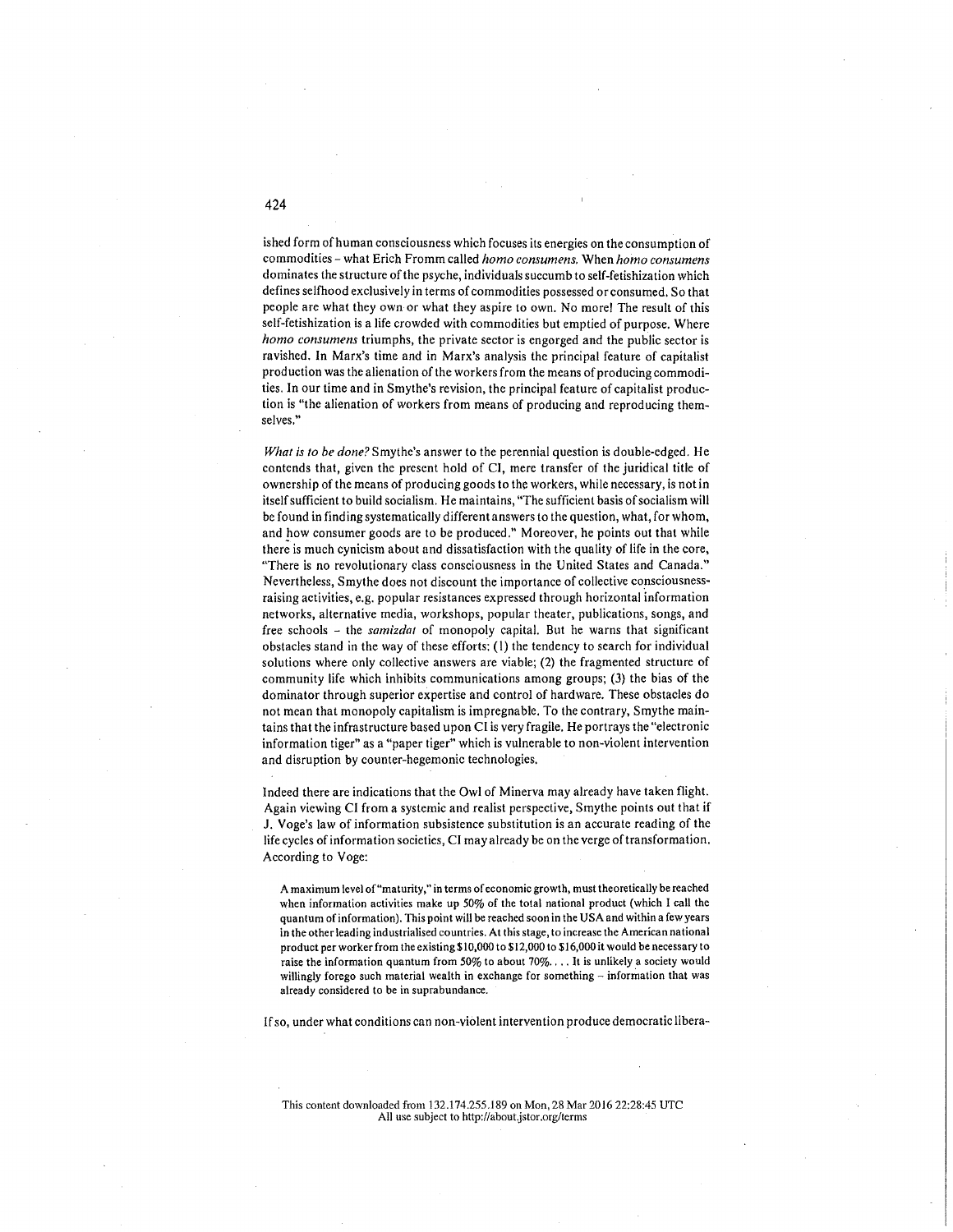tion? Here, Smythe directly confronts the problem of vanguardism. But, in my judgment, he does not satisfactorily resolve it. He lists three pre-conditions for democratic liberation. First, since control of the means of communication is the basis of political power, those who initiate the liberationist venture must control the networks for horizontal communication. Second, a liberationist ideology cannot be imposed from above. Artists and intellectuals have a role to play. They are to act as readers of the dialectics of history, but not as its architects as in Leninist doxology. Third, elitism based upon techno-scientific expertise must be avoided. In my judgment, each of these prescriptions remains problematic. First, and most troubling, Smythe offers no guidelines for insuring that successful liberationists will not collapse horizontal communication networks into hierarchical channels. This has proven an irresistable temptation for successful revolutionists throughout history prompting Simone Weil to observe that justice is always the first fugitive of the winning camp. Moreover, it has been a special problem for socialist revolutionaries. Hence, programs for democratic socialism have a special responsibility for spelling out what mechanisms they will use to insure that criticism does not end when socialism begins. Second, Smythe assumes that objective readings of the dialectic of history are possible. I assume that history is constructed in the reading. And, that some readers of history give more dramatic readings than others and thereby reap the rewards of stardom. Therefore I also assume stars are brand names which will survive the decline of Cl, And with them, the temptations of celebrity, elitism, and hierarchy. Third, Smythe is undoubtedly correct that vanguardism can only be contained if technoscientific power-knowledge is demystified. But again, he fails to offer any concrete strategies for neutralizing or collectivizing the techno-scientific power-knowledge of professionals. What is to induce scientists, intellectuals, and artists to join no class where there are so many inducements to join "The New Class"? Idealism seems to be our realist's answer!

If Smythe does not solve the problem of vanguardism, he does demonstrate the richness of systemic approaches to communication studies, e.g. the law of information subsistence substitution raises some fascinating questions. Has the first US president wholly constructed and supported by the machinery of Cl been anointed by TNCs to preside over its demise? Should the decimation of arts, education, research, and welfare budgets with the concomitant expansion of the world's largest military budget by Reaganomics be read as a signal that TNCs have decided to close *the windows of vulnerability* of the information society with imperative control in the core as well as the satellite nations? Are the authoritarian experiments with scientific management of governments currently being underwritten by TNCs in Latin America prototypes? Is Cl being replaced by FI: the so-called friendly fascism described by Bertram Gross (in *Friendly Fascism*, 1980)? Smythe does not address these issues. They are recent developments: a critic's pessimistic postscripts to an optimistic book committed to the search for non-violent paths to democratic liberation. But Smythe does provide us with a provocative critical framework for examining these issues and drawing our own conclusions.

My reservations about Smythe's interpretation of what is to be done are substantial. But in no sense do they diminish my appreciation for what Smythe has done. By approaching CI as part of the productive sector, he has set a new agenda for post-Marxist scholarship on Cl. This conceptual innovation has brought into view a

This content downloaded from 132.174255.189 on Mon, 28 Mar 2016 22:28:45 UTC All use subject to http://about.jstor.org/terms

425